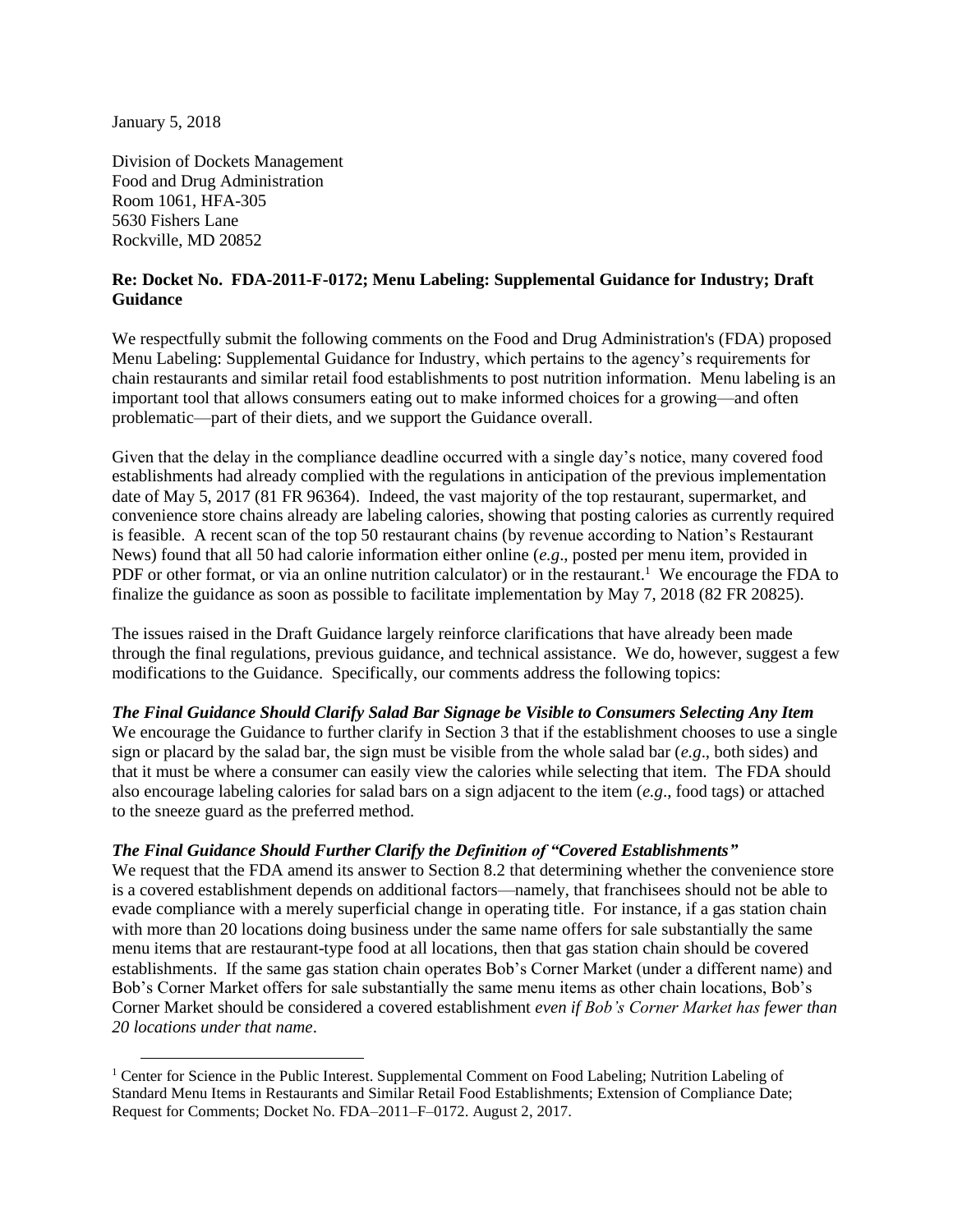That is because there is no difference between the restaurant-type food offered for sale at a chain gas station or a chain-owned, -operated, or -franchised venue operated as Bob's Corner Market, and therefore the FDA should consider Bob's Corner Market a variation of the name of the business. Should FDA fail to clarify this aspect of the rule, it leaves open the possibility that businesses will rename subsidiaries merely to evade compliance.

### *When Making Combinations, the Final Guidance Should Clarify that Consumers Must Be Able to View All Standard Menu Items at the Same Time*

In Section 5.3, the final Guidance should clarify that if establishments do not declare the total calories for standard menu items that can be combined for a special price, consumers must be able to view the calories for the standard menu items while choosing the combination (for example, by listing all of the standard menu items on the same menu or menu board (as shown in Figures 14 and 15)). Consumers may have more difficulty using the calorie information if standard menu items that can be combined are listed on separate menu pages or menu boards.

## *The Draft Guidance Is Consistent with Rules Requiring Pizza Chains to Label Calories Inside the Restaurant*

The Guidance is consistent with the law and regulations (21 CFR 101.11) that calorie labeling is required inside pizza chains and other establishments that offer delivery service. Section 5.4 makes it clear that establishments that label calories online also must do so in-store. As mentioned in Section 5.2, establishments are not required to have a menu board. Indeed, there are a variety of ways establishments can provide calorie labeling in lieu of a menu board (*e.g*., hand-held paper or laminated menus on the counter, or electronic devices such as in-store tablets or kiosks). However, if restaurants have a menu or menu board, calories must be posted on the menu or menu board.

Many pizza chains are already labeling different sizes, varieties, and toppings on menus and menu boards, demonstrating that labeling can be accomplished in a reasonable amount of space and at a reasonable cost. As mentioned in Section 5.6, the FDA has already provided establishments with the flexibility to declare calories for the pizza per slice, provided that the number of slices per pie is included on the menu or menu board in a manner that clearly associates the calories per slice and the number of slices for each size of pie offered by the establishment (*e.g*., pizza pie 200 cal/slice, 8 slices) (21 CFR 101.11(b)(2)(i)(A)). It is helpful that the Guidance provides seven additional examples for the pizza industry (Figures 16 through 22).

### *The Draft Guidance Clearly Distinguishes Between Menus and Advertisements*

In Section 4.1, the FDA again clarifies the difference between menus or menu boards and advertisements. The FDA appropriately considers whether a consumer can use the document or other form of communication to order in determining whether it should be considered a menu.

### *The Final Guidance Should Reaffirm that the Type Size, Color, and Contrast of Calories Must be the Same or Similar to Standard Menu Items*

We encourage the FDA to add to Section 5 or 5.1 that the calorie declarations must be in a type size that is no smaller than that used for the name or price of the standard menu item (whichever is smaller), the same or similar color that is at least as conspicuous as the standard menu item, and the same or similar contrasting background as the standard menu item  $(21 \text{ CFR } 101.11(b)(2)(i)(A)(1))$ . The succinct statement and statement regarding the availability of the additional written nutrition information also has similar conspicuity requirements.  $(21 \text{ CFR } 101.11(b)(2)(i)(C)(I)$ . These are all essential to ensure that calories are clear, legible, and provide the intended context for decisions by consumers.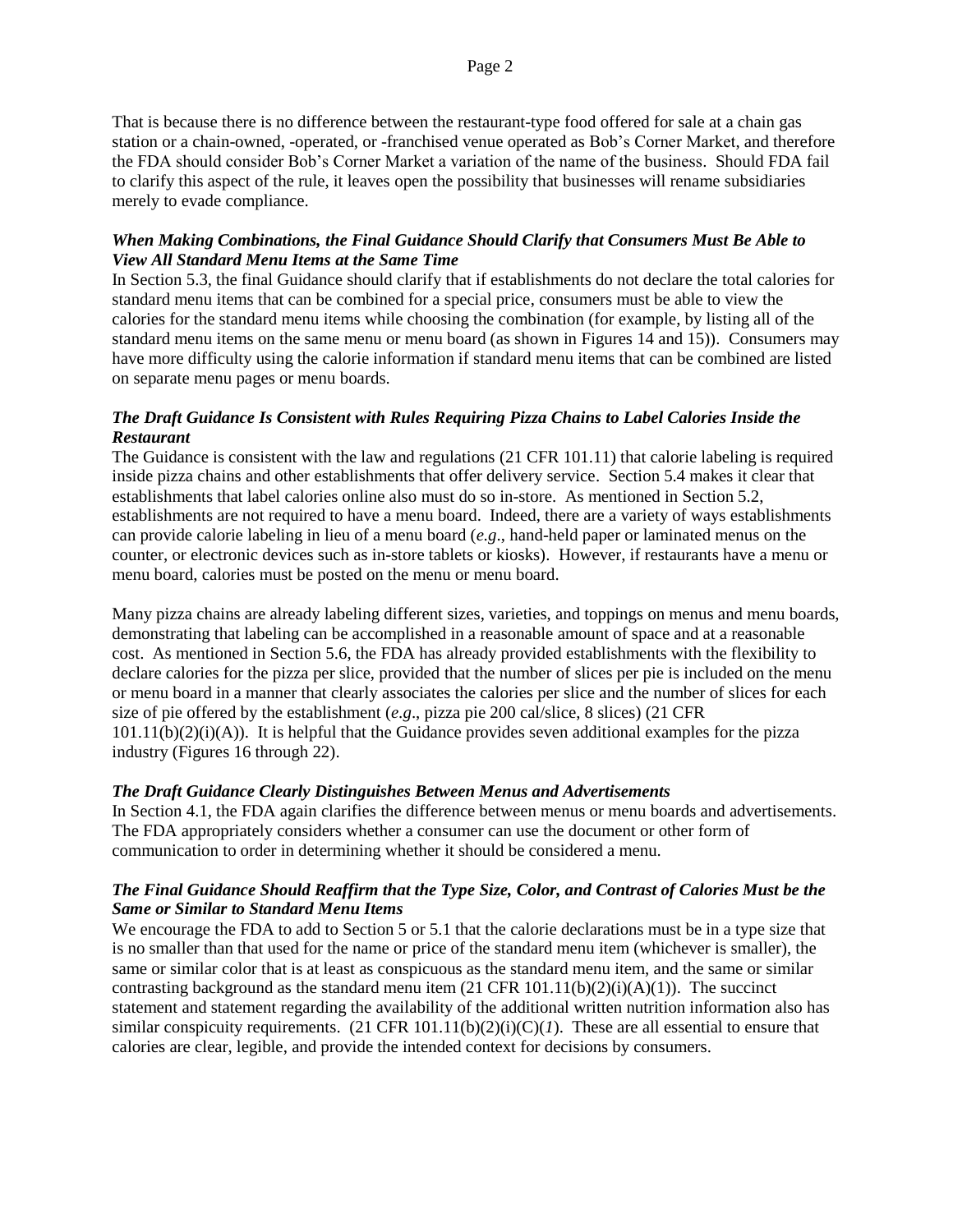#### Page 3

### *The Draft Guidance Helpfully Reaffirms that Serving Sizes Must Be Easy to Understand and Items Be Listed as Typically Prepared and Offered For Sale*

Section 5.7 is consistent with the law and regulations. For multiple-serving standard menu items that are not offered for sale in discrete units (*e.g*., "Family-Style Salad"), the calories declared must be for the entire standard menu item. In addition, an establishment can include the number of servings and the calories per serving as usually prepared and offered for sale (*e.g*., Family-Style Lasagna: 625 Cal/serving, 8 servings; 5,000 Cal). (21 CFR 101.11(b)(2)(i)(A)).

### *The Draft Guidance Appropriately Addresses Enforcement Issues and Describes the Compliance Support that FDA Will Provide*

Section 6.1 is consistent with the FDA's previous position that the first year of menu labeling implementation will focus on education and technical assistance. Section 6.2 provides clear examples of minor violations that would not result in fines or criminal penalties, such as missing a calorie declaration for a buffet item, minimal variations in ingredients or inadvertent error such as adding extra slices of pepperoni on a pizza, and not rounding the calories correctly. For such concerns, the FDA indicates that it will work with covered establishments on an appropriate time-frame to make corrections.

# *The Draft Guidance Reaffirms Flexibility to Determine Nutrition Information and Recordkeeping*

Section 7.1 reaffirms that the reasonable basis standard for determining calorie counts provides flexibility for natural variation in ingredients. There are many ways that an establishment may determine the nutrition information of its standard menu items in addition to laboratory testing  $(21 \text{ CFR } 101.11(c)(1))$ (Section 7.2). Establishments can also keep the records of their nutrient information on site or at the corporate headquarters and will have 4-6 weeks to provide the information following a request (Section 7.3). Recalculation of nutrient information is required only if a standard menu item changes (Section 7.4).

# *The Draft Guidance Appropriately Requires Labeling of Beer if Listed on Menus or Menu Boards*

Section 10.1 reaffirms that beer on tap is considered a food on display. Moreover, alcoholic beverages that are foods on display and are not self-serve are also exempt from labeling (21 CFR  $101.11(b)(1)(ii)(B)$ . However, if a menu or menu board lists beers on tap as standard menu items, then the calories must be provided on that menu or menu board.

### **Conclusion**

Again, we generally support the Guidance and encourage the FDA to make the clarifications suggested above. We urge the FDA to finalize the Guidance quickly to facilitate implementation for food service establishments by May 7, 2018.

Sincerely,

American Cancer Society Cancer Action Network American Diabetes Association American Heart Association American Public Health Association Center for Science in the Public Interest Consortium to Lower Obesity in Chicago Children (CLOCC) Consumers Union Eat Smart Move More SC Healthy Savannah Interfaith Center on Corporate Responsibility LiveWell Colorado National Association of County and City Health Officials (NACCHO)